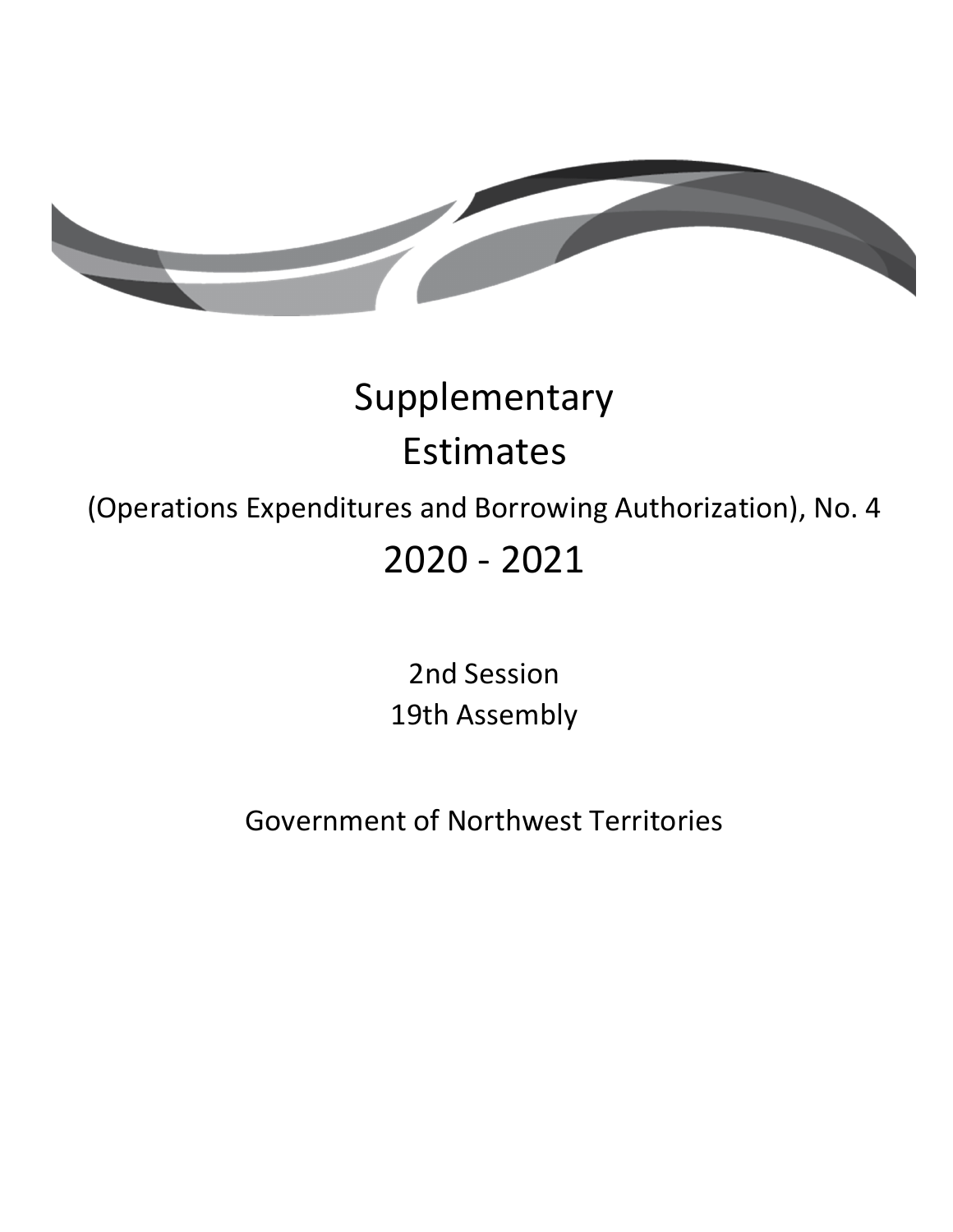#### **GOVERNMENT OF THE NORTHWEST TERRITORIES 2020-2021 SUPPLEMENTARY ESTIMATES NO. 4 (OPERATIONS EXPENDITURES AND BORROWING AUTHORIZATION)**

#### **FOR THE FISCAL YEAR ENDING MARCH 31, 2021 SUMMARY OF AUTHORIZATION VOTED FOR THE PUBLIC SERVICE OF THE NORTHWEST TERRITORIES**

#### **SCHEDULE 1 BORROWING AUTHORIZATION**

| <b>ITEM</b><br><b>NUMBER</b> | <b>DEPARTMENT</b>                        | 2020-2021 TOTAL<br><b>GOVERNMENT</b><br><b>BORROWING</b> | <b>SUPPLEMENTARY</b><br><b>BORROWING</b><br><b>REQUIRED</b> | <b>REVISED 2020-2021</b><br><b>TOTAL</b><br><b>GOVERNMENT</b><br><b>BORROWING</b> |
|------------------------------|------------------------------------------|----------------------------------------------------------|-------------------------------------------------------------|-----------------------------------------------------------------------------------|
|                              |                                          | \$                                                       | \$                                                          | \$                                                                                |
| $\mathbf{1}$                 | Legislative Assembly                     |                                                          |                                                             |                                                                                   |
| $\mathbf{2}$                 | Education, Culture and Employment        |                                                          |                                                             |                                                                                   |
| $\mathfrak{Z}$               | <b>Environment and Natural Resources</b> |                                                          |                                                             |                                                                                   |
| $\overline{\mathbf{4}}$      | Executive and Indigenous Affairs         |                                                          |                                                             |                                                                                   |
| 5                            | Finance                                  | 1,182,971,000                                            | 10,031,000                                                  | 1,193,002,000                                                                     |
| 6                            | Health and Social Services               |                                                          |                                                             |                                                                                   |
| $\tau$                       | Industry, Tourism and Investment         |                                                          |                                                             |                                                                                   |
| $8\,$                        | Infrastructure                           |                                                          |                                                             |                                                                                   |
| 9                            | Justice                                  |                                                          |                                                             |                                                                                   |
| 10                           | Lands                                    |                                                          |                                                             |                                                                                   |
| 11                           | Municipal and Community Affairs          |                                                          |                                                             |                                                                                   |
|                              | <b>BORROWING AUTHORIZATION</b>           | 1,182,971,000                                            | 10,031,000                                                  | 1,193,002,000                                                                     |